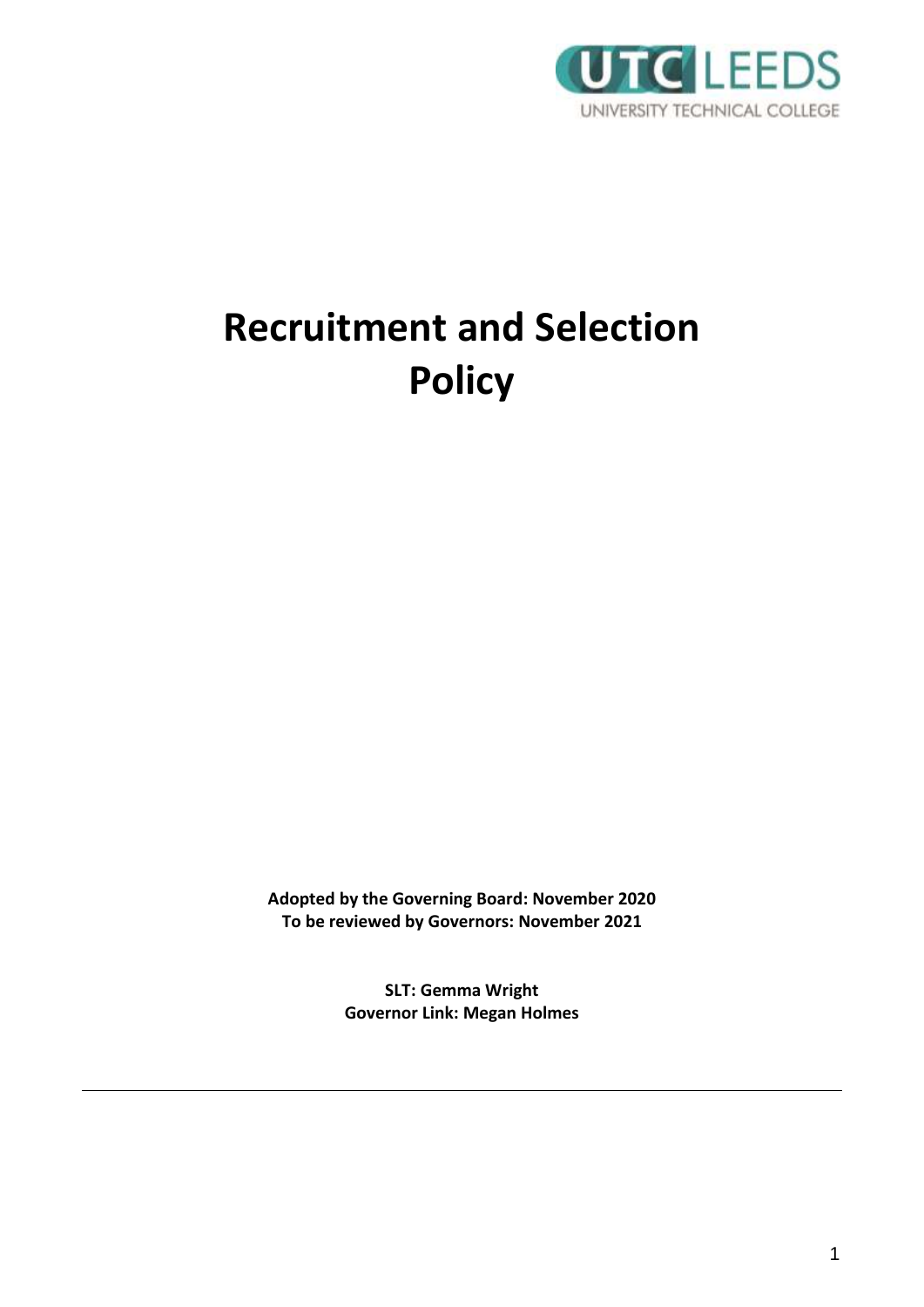

# **CONTENTS**

- 1.0 Introduction
- 2.0 Discrimination
- 3.0 Safeguarding and the Recruitment Process
- 4.0 The Recruitment Process
- 5.0 Job Description and Person Specification
- 6.0 Deciding How to Fill the Vacancy
- 7.0 Application Pack
- 8.0 The Recruitment Panel
- 9.0 Shortlisting
- 10.0 References
- 11.0 Interview and Assessment Process
- 12.0 Interview Preparation
- 13.0 Interviewing
- 14.0 The Selection Decision
- 15.0 Offer of Appointment
- 16.0 Induction
- 17.0 Other adults working within the UTC Leeds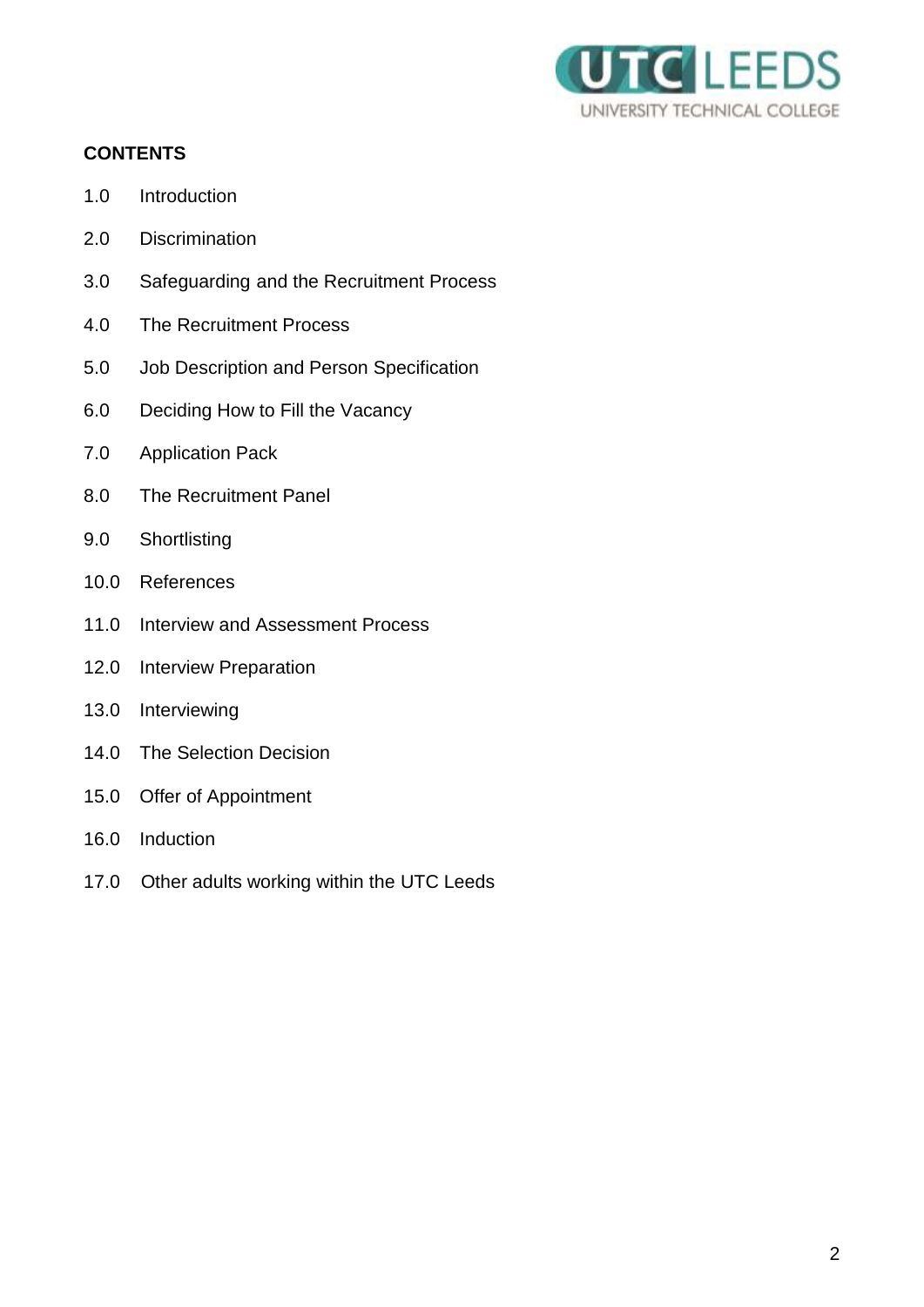

## **1.0 INTRODUCTION**

This document outlines the key points of the recruitment and selection policy for appointments across UTC Leeds. It sets out the requirements of current relevant legislation and provides a framework within which recruitment panels should operate to ensure that the best appointments are made within a professionally sound and legal system.

The most valuable resource of any organisation is its workforce; getting the right people into the right posts at the right time is crucial to the success of the UTC. One of the most important challenges faced by heads of school and managers is to ensure they recruit the right employees. Although the recruitment process can take time and can incur additional cost, the price of making the wrong appointment can be costlier in the longer term. Investing sufficient time and resources into the recruitment process will help the recruitment panel make the right decision, first time around.

## **1.1 SAFER RECRUITMENT**

This policy is underpinned by the Department for Education (DFE) 'Keeping Children Safe in Education' document to support schools in promoting safer recruitment practices. This will ensure proper safeguards are in place for children and young people by helping recruitment panels to deter, reject or identify people who may abuse children, or who are otherwise unsuited to work with them. These measures must be applied to everyone who works in an education setting where children and young people are likely to perceive the individual as a safe and UTC Leeds worthy adult.

## **1.2 THE EQUALITY ACT**

Fairness in how we recruit and select our employees plays a significant part in creating a fair environment in terms of equal opportunities. Therefore, every internal and external applicant for a job within the UTC Leeds should be considered against criteria which relate only to the requirements of the job.

The Equality Act (October 2010) ensures the workplace is a fair environment and complies with the law. There are a number of protected characteristics outlined in the legislation as follows:

- $\bullet$  Age
- **Disability**
- Gender reassignment
- Marriage and civil partnership
- Pregnancy and maternity
- Race
- Religion or belief
- Sex
- Sexual orientation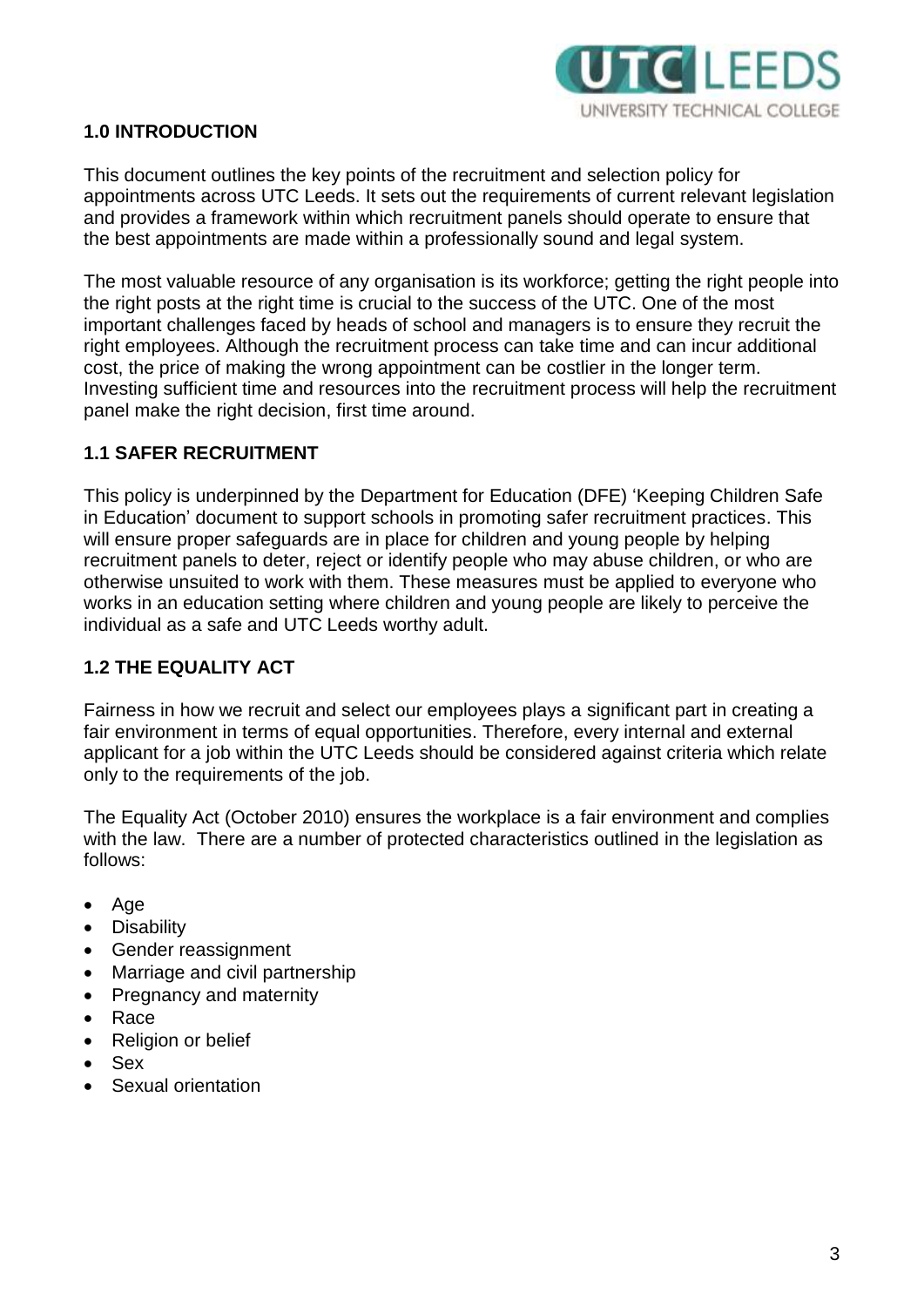

## **2.0 DISCRIMINATION**

Unlike other employment legislation, an applicant can allege discrimination against an employer even though there is no direct employment relationship. This is particularly pertinent in the recruitment process whereby a potential applicant, person applying, or selected candidate may claim discrimination on the grounds of one or more of the protected characteristics. ACAS defines the different forms of discrimination as follows:

**Direct discrimination** - Direct discrimination occurs when someone is treated less favourably than another person because of a protected characteristic they have or are thought to have (see perception discrimination below), or because they associate with someone who has a protected characteristic (see discrimination by association below).

**Discrimination by association** - This is direct discrimination against someone because they associate with another person who possesses a protected characteristic.

**Perception discrimination** - This is direct discrimination against an individual because others think they possess a particular protected characteristic. It applies even if the person does not actually possess that characteristic.

**Indirect discrimination** – Can occur when there is a condition, rule, policy or even a practice in the organisation that applies to everyone but particularly disadvantages people who share a protected characteristic. For example, if an employer requires all employees in a particular role to work full time. A female employee with children will suffer a disproportionate impact from this requirement because women are statistically more likely to have child-caring responsibilities. This requirement may be indirect sex discrimination if the employer cannot show that full-time working is essential.

Indirect discrimination in some very limited circumstances can be justified if there is a 'genuine occupational requirement' or it is 'a proportionate means of achieving a legitimate aim'. All actions and documents involved in the recruitment process must be free of any criteria that could be interpreted as being discriminatory within the terms of the Equality Act 2010. For example, advertisements, job descriptions and person specifications must not include anything that could be construed as being intended to discriminate on an unlawful basis. Employers may also be unlawfully discriminating by failing to make reasonable adjustments that would allow a disabled person to take part in the recruitment process.

Unlawful discrimination could also be found in the terms on which employment is offered, or by refusing, or deliberately omitting to offer employment, or deliberately omitting a candidate from a shortlist on the grounds of a protected characteristic defined under the Equality Act.

Further advice for employers can be found on the ACAS website: <http://www.acas.org.uk/media/pdf/8/a/Equality-Act-2010-guide-for-employers.pdf>

#### **2.2 Reasonable Adjustments for Interview and Assessment Purposes**

It is permitted under the Equality Act to ask candidates when inviting them to interview and assessment to notify the organisation of any reasonable adjustments they may need to allow them to take part in the process.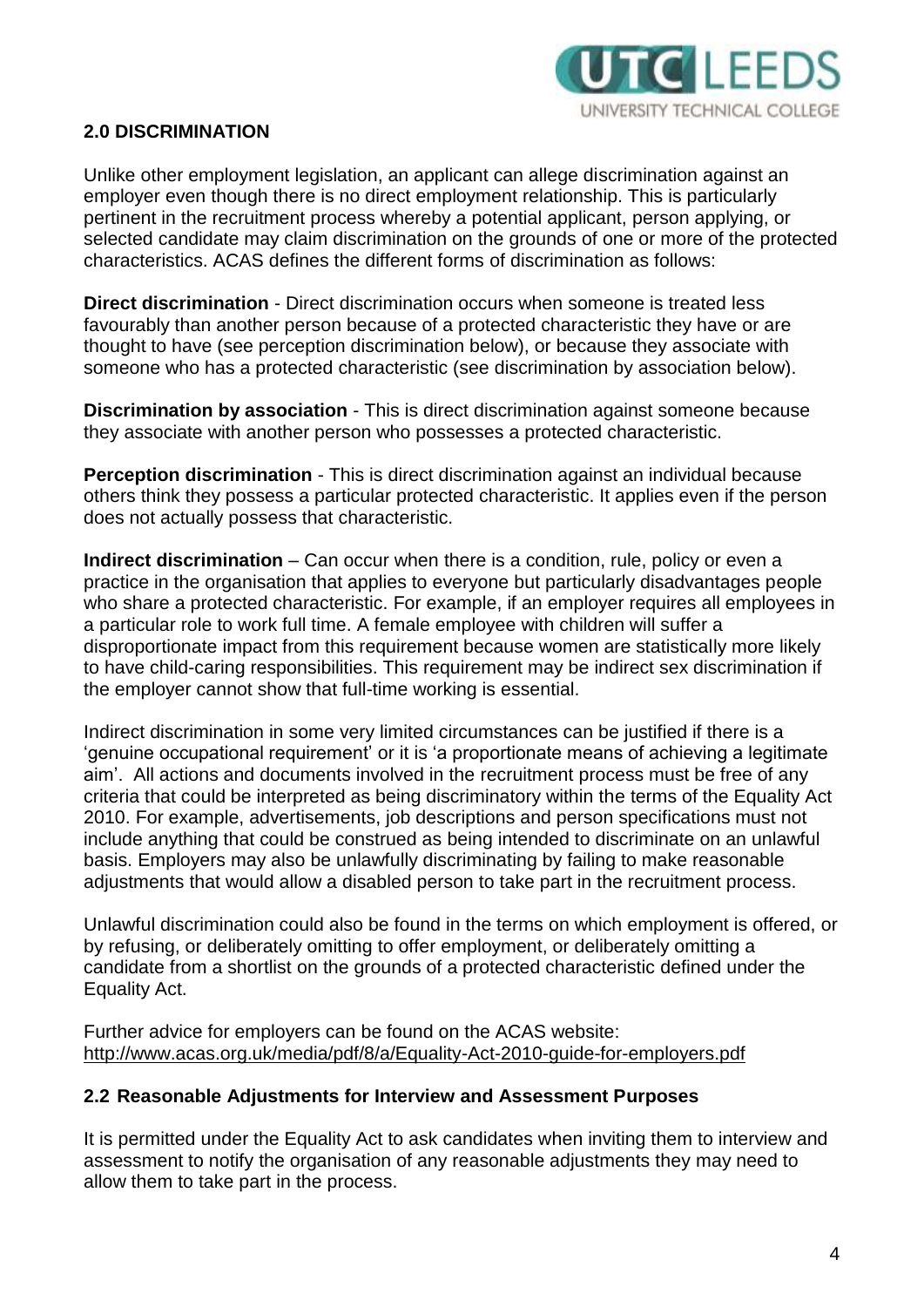

Candidates should be asked to notify an administrative contact or the chair of the recruitment panel of any reasonable adjustment required. This contact person should then ensure reasonable adjustments are made. It may become apparent to the interview panel that an adjustment has been made, however the recruiting manager should ensure as far as possible that information regarding adjustments is shared on a need to know basis only.

In all cases if the panel become aware of an adjustment, they should ensure this has no discriminatory effect on any part of the recruitment process.

# **2.3 References and Health Checks**

Under the Equality Act 2010, organisations are not permitted to ask about an individual's absence record or health **before** they are offered a job (subject to a few very limited exceptions). The organisation should not collect information or enquire into an individual's absence record, health or disability in the application or interview stage prior to a candidate being offered a position. Supplementary checks may be completed after making an offer of employment with a view to making reasonable adjustments or to ensure the individual is capable of doing the job. If a concern with previous sickness absence arises through supplementary checks, please contact the UTC Leeds HR Team for further advice.

# **2.4 Employment Legislation**

There is a significant body of employment legislation and guidance which has an impact on the recruitment and selection process. This includes:

- School Staffing (England) Regulations 2009
- Keeping Children Safe in Education
- Equality Act 2010
- Asylum and Immigration Act 1996
- Rehabilitation of Offenders Act 1974 (Exceptions) Order 1975 (as amended in 2013)
- DEB Code of Practice Data Protection Act 2018 (implementing GDPR)

Reference to the relevant legislation will be made throughout the policy and within the guidance and supporting documents.

# **3.0 SAFEGUARDING AND THE RECRUITMENT PROCESS**

Safeguarding and promoting the welfare of children is an essential part of creating a safe environment for children and young people and must be an integral factor in the management of recruitment and selection at every stage.

In line with DfE guidance the paragraph below must be included in all publicity materials, entries on recruitment websites, advertisements, candidate information packs, person specifications, job descriptions, competency frameworks and induction training materials:

*UTC Leeds is committed to safeguarding and promoting the welfare of children and young people and expects all staff and volunteers to share in this commitment.'*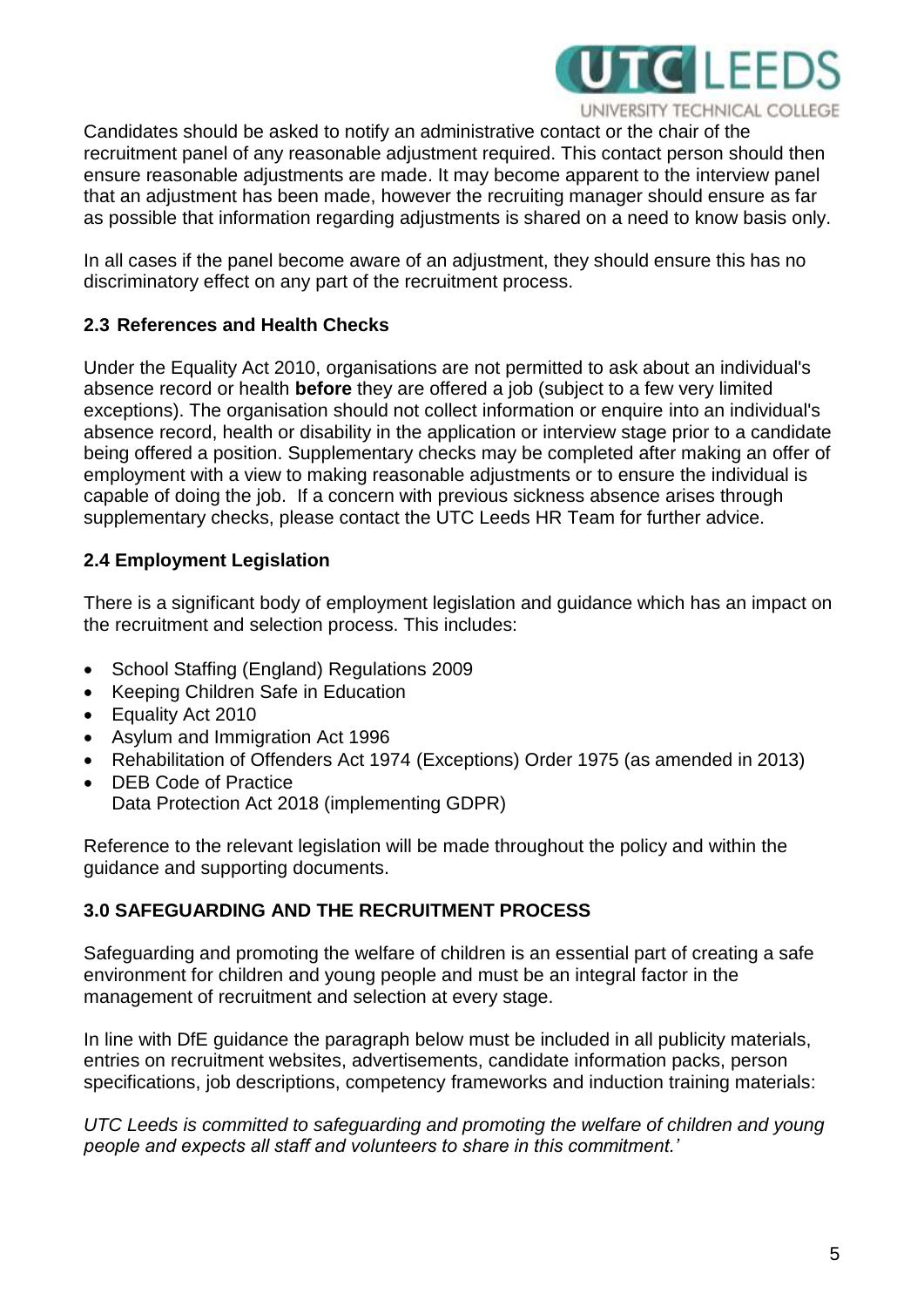

#### **3.1 DBS and other statutory employment checks**

UTC Leeds will comply with the current legal requirements as laid out in statutory guidance and by the Disclosure and Barring Service (DBS).

## **3.2 Safer Recruitment Training**

It is a requirement that prior to the start of the recruitment process at least one member of the interview panel has successfully completed the NCSL (National College for School Leadership), CWDC (Children's Workforce Development Council), Safer Recruitment Consortium face to face, or NSPCC online safer recruitment training.

The HR Team have accredited Safer Recruitment Trainers who will deliver additional training in this area when necessary.

# **4.0 THE RECRUITMENT PROCESS**

#### **4.1 The Objective**

The objective of the recruitment process is to attract, select and retain staff who will successfully and positively contribute to the current and future development of the UTC Leeds.

It is important to remember that applying for a vacancy is often the first contact an individual has with the UTC Leeds, so the experience should be a positive one. All those responsible for recruiting should:

- Ensure that all applicants, whether successful or unsuccessful, have a positive experience of the recruitment process;
- Give applicants a clear understanding of the post and what is expected of them;
- Reduce the risk of a selection decision which may lead to issues in the future or may not meet the commitment to safeguarding children.

It is expected that the processes outlined in this procedure are followed for all vacancies. However, there may be occasions, in exceptional circumstances, for example where there is a requirement to make an urgent appointment due to the needs of the UTC Leeds, where some elements of the procedure may be truncated. In such circumstances it remains essential that the principles of safer recruitment continue to be observed. Any offer made in such circumstances would be entirely conditional and subject to the usual preemployment checks. Advice should be taken from the HR Team if such a situation occurs.

## **4.2 Evaluating the vacancy**

UTC Leeds will have a staffing structure in place.

When a vacancy arises, the Principal may need to review the College's staffing needs and determine whether it is appropriate for the post to continue in its current form or whether changes should be made. Advice should be sought from the HR Team if significant changes are planned.

## **5.0 JOB DESCRIPTION AND PERSON SPECIFICATION**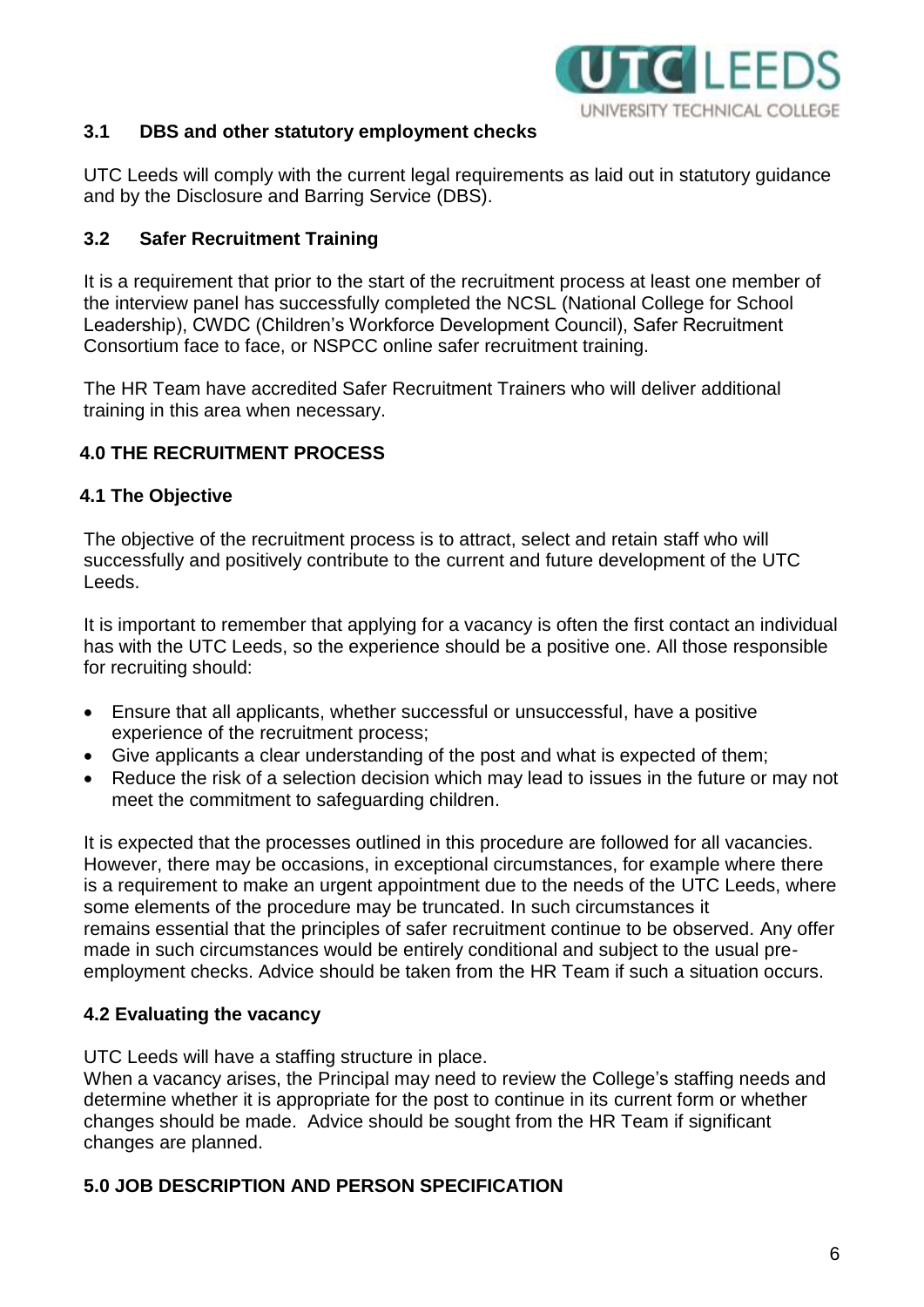

## **5.1 Job Description**

A job description is a vital tool in making the recruitment and selection process fairer and more effective. Job descriptions must be used for all support staff posts. A clear and precise job description will make it easier to identify the skills, experience and knowledge needed to do the job. For teaching roles, a person specification is used in conjunction with the professional duties and responsibilities as outlined within the School Teachers Pay and Conditions Document (STPCD) and the Teachers' Standards, an additional list of responsibilities may accompany this.

Before a post is advertised, an up-to-date job description should be prepared where applicable. It should describe fully and in plain language, the responsibilities and duties of the post, as follows.

- The job title
- $\bullet$  The job purpose why the job exists
- $\bullet$  The reporting structure to show where the job is placed within the College
- Main duties
- Salary band
- Grade
- A statement about commitment to promoting and safeguarding the welfare of children must be incorporated in all job descriptions.

If a nationally or locally-agreed job description exists, this may be used. The School Teachers' Pay and Conditions Document (STPCD) contains details of the professional duties for teachers and the UTC Leeds Teachers Pay Policy contains details of pay bands.

When a new post is created, or when a vacancy arises and there is a need to modify the existing job description, advice must be sought from the HR Team to ensure that conditions of service are not breached and that the equal pay provisions of the Equality Act are observed. The HR Team will make any amendments to documents centrally.

## **5.2 Person Specification**

An up-to-date person specification is an essential feature of the recruitment process. A person specification enables a shortlist of applicants to be drawn up and a final selection to be made, based on fair, equitable and consistently applied criteria. It will ensure, as far as possible, that the right person is appointed to the position. The Person Specification should include:

- The knowledge, skills, experience and qualifications, and any other requirements needed to perform the role in relation to working with children and young people
- The competences and qualities that the successful candidate should be able to demonstrate
- Detail the method of assessment, for example, application form, test, or interview

Care should be taken to ensure that the person specification is free of any criteria that could be interpreted as being discriminatory such as age limit or physical requirements.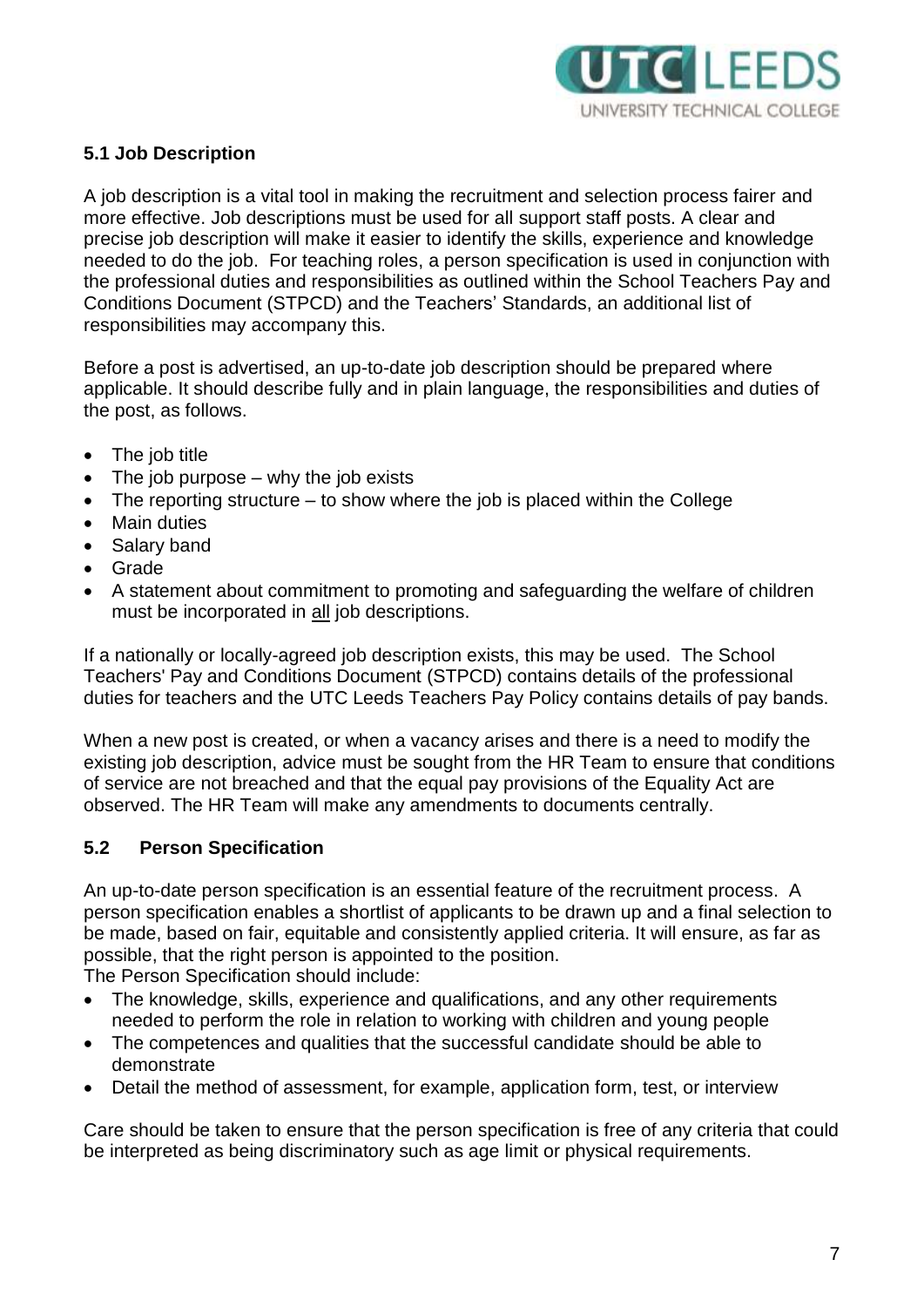

# **6.0 DECIDING HOW TO FILL THE VACANCY**

In most cases when a vacancy arises it will need to be filled on a like for like basis. In some circumstances, a permanent role may need to be filled on a temporary or fixed term basis. Under The Fixed-term Employees (Prevention of Less Favourable) Treatment Regulations 2002, there are a limited number of circumstances which provide a fair reason to create a temporary or fixed term contract for example:

- To cover a period of long term absence
- To cover a period of maternity, paternity, adoption or parental leave
- To cover absence due to a secondment
- Pending staffing structure review
- To carry out a short term project
- Where a role is attached to specific funding

#### **6.1 Internal recruitment**

When a vacancy arises and often before it arises (e.g. upon receipt of a resignation), the Principal may identify opportunities for appropriate existing staff to apply for the vacancy or for additional hours first. At this stage the Director of HR must be informed and they will liaise with the Principal accordingly.

Whilst reviewing the UTC Leeds's current internal capacity, consideration should be given to:

- The potential for temporary or fixed term acting up opportunities
- Ensuring internal opportunities are shared with all appropriate staff including colleagues on leave
- The potential need to fill further vacant posts or hours if the appointment were made internally
- If an internal employee's role is at risk, or if a temporary or fixed term contract is coming to an end, whether the employee will have an automatic right to be offered / or to apply for the post
- Employee secondments from within the UTC Leeds

In such cases, advice must be sought from the Director of HR who will seek approval from the Trust Board.

#### **6.2 Redeployees**

The UTC Leeds is committed to supporting redeployees to secure employment through the Managing Staffing Reductions Policy and Procedure. Consideration should be given to employees at risk of redundancy for any suitable vacancies that arise.

#### **6.3 Advertising**

The HR Team are responsible for placing all adverts and must be consulted at all stages of the process.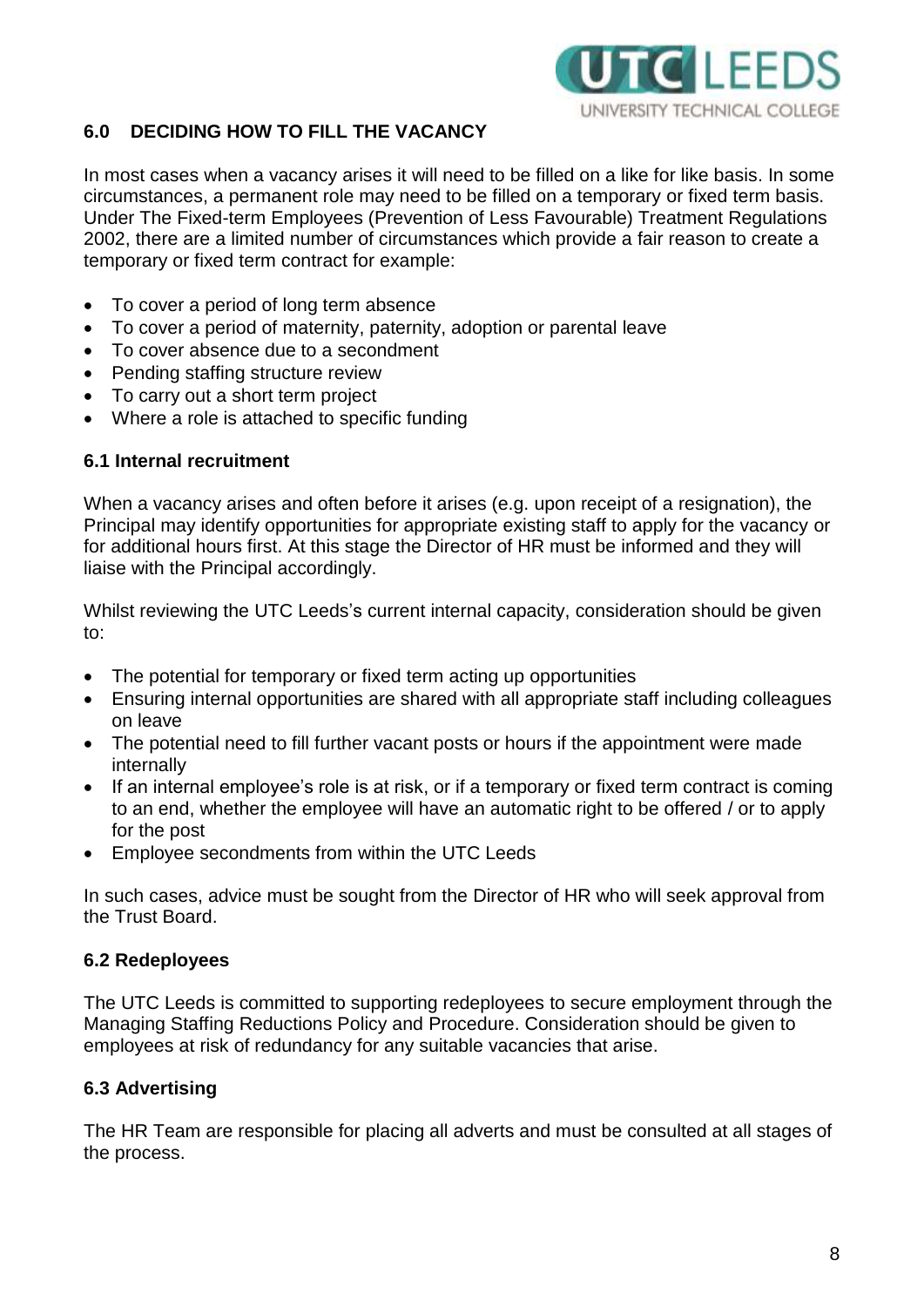

The purpose of the advert is to attract suitably qualified and experienced applicants to apply for the role.

An internal advert should highlight the key duties of the role and experience required, and should include the job description and person specification. The advert must be circulated to all appropriate staff including those absent at the time of the advertisement i.e. staff on maternity and other types of leave.

The Principal may ask for initial expressions of interest to gauge the size and quality of the internal field before deciding whether to continue with the internal or external recruitment process, or both.

The internal recruitment process must include an interview and the applicant/s should complete a written expression of interest to support their application.

The College should also consider whether it is necessary to advertise externally and in which publication, being mindful of advertising timescales, deadlines and costs. It is recommended that external adverts should be live for at least two weeks to allow the advert to be seen by potential applicants and to give individuals a reasonable amount of time to apply.

Existing employees applying for a role which is being advertised externally should apply through the external process, so they are treated in the same way as all other applicants.

In some cases, the College will need to use a supply agency, in which case the College should ensure the agency satisfies the required safeguarding requirements. Advice from the HR Team should be sought.

For safer recruitment purposes all advertisements must include the following statement:

*'UTC Leeds is committed to safeguarding and promoting the welfare of children and expects all staff and volunteers to share this commitment. The successful applicant will be required to undertake an Enhanced Disclosure check by the Disclosure and Barring Service.* 

#### **6.4 Leadership recruitment**

#### **The Principal and the Director of HR must be consulted regarding any vacancies within the UTC Leeds Leadership teams.**

The principles of fair, legal and safe recruitment should be applied throughout the process. The key features of leadership recruitment are as follows:

- The UTC Leeds is committed to succession planning and would look to support internal promotions into leadership roles wherever possible.
- The responsibility for recruiting to a Principal post lies with, the Director of HR and the UTC Leeds Trust Board.
- Senior Deputy, Deputy and Assistant Headteacher recruitment would be led by the, Principal, supported by the Director of HR.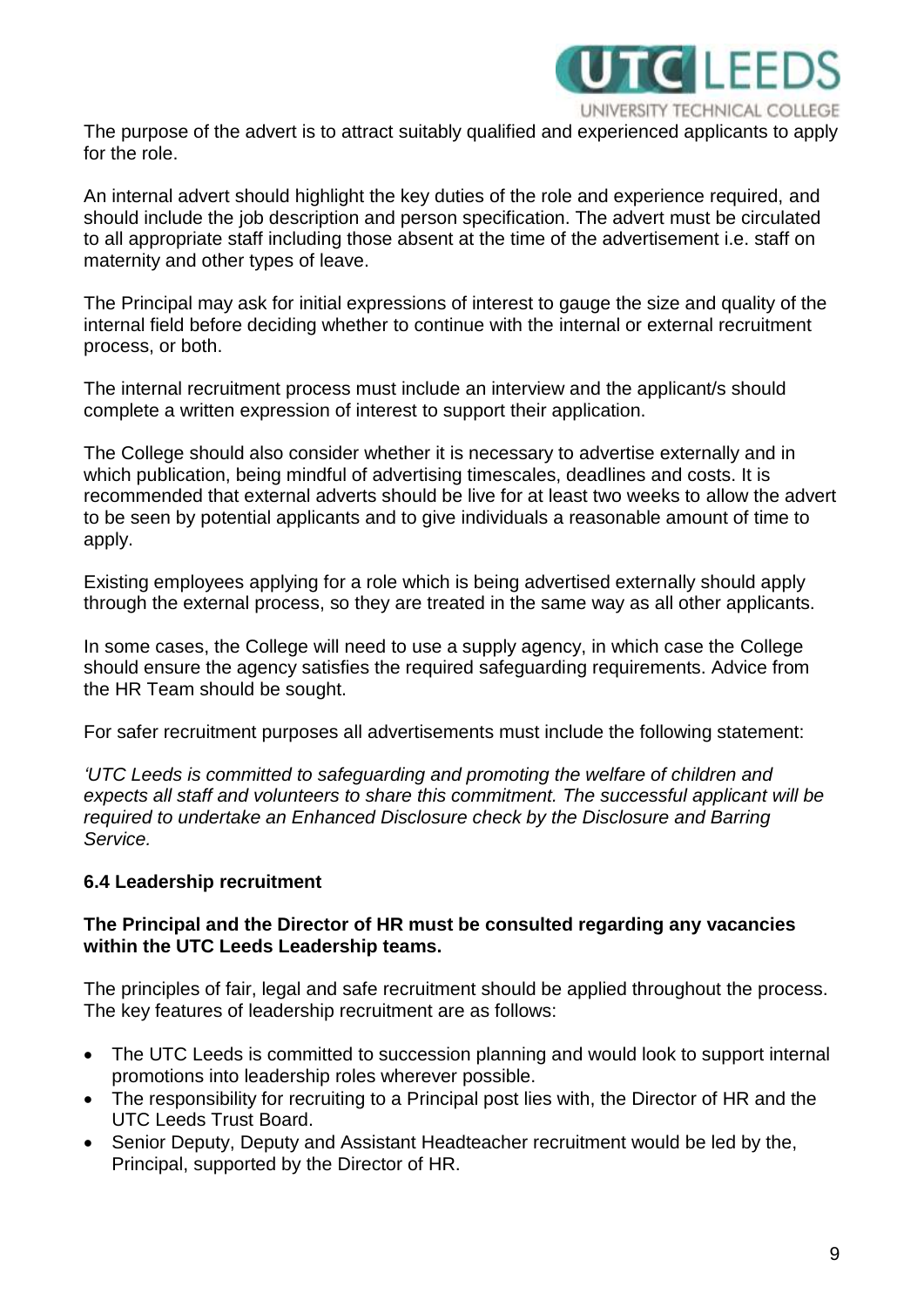

- Leadership person specifications which are based on the National Standards of Excellence for Headteachers and the Teachers' Standards will be consulted upon where applicable.
- Resignation deadlines should be taken into account when planning the recruitment timeline.
- Where a post is advertised externally, internal and external candidates should be treated consistently. Care should be taken to ensure that no part of the recruitment process favours, or could be seen to favour, an internal candidate
- A range of assessment activities which reflect the duties of the post and the person specification should be used.
- The current post holder should not be involved in the recruitment process as this may lead to allegations of impropriety.

# **7.0 APPLICATION PACK**

The information made available to applicants following advertisement is very important. They should have access to:

- The application form
- Guidance for completing the application form
- Person specification/job description/list of additional responsibilities as appropriate
- Any relevant information about the UTC Leeds and the individual College

For safer recruitment purposes, the person specification/job description and all supporting information must state:

*UTC Leeds is committed to safeguarding and promoting the welfare of children and expects all staff and volunteers to share this commitment. The successful applicant will be required to undertake an Enhanced Disclosure check by the Disclosure and Barring Service.* 

All information sent to candidates must, if requested, be provided in other formats such as braille and large print or CD.

## **7.1 Application form and Expressions of Interest**

For all external appointments an application form should always be used to ensure that a common set of core data is obtained from all candidates. Academies must not accept curriculum vitae drawn up by applicants or recruitment agencies in place of an application form as they do not meet safer recruitment requirements. For internal appointments a written expression of interest should be obtained.

An application form should obtain the following information:

- Full identifying details of the applicant including current and former names, date of birth, current address and National Insurance number
- A full history in chronological order since leaving secondary education, including periods of any post-secondary education/training and part-time and voluntary work as well as full time employment, with start and end dates, explanations for periods not in employment education or training and reasons for leaving employment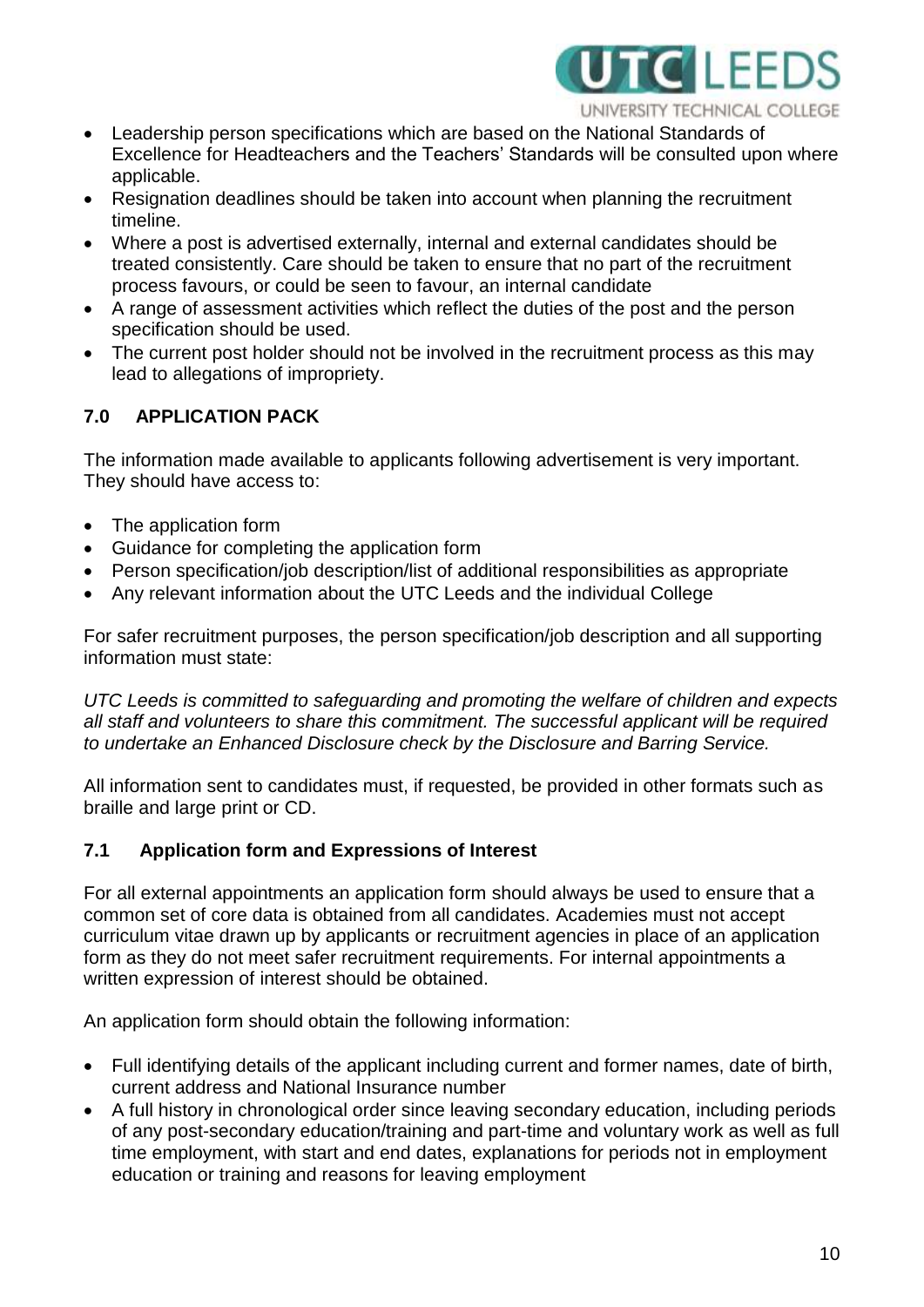

- A statement of any academic and/or vocational qualifications the applicant has obtained that are relevant to the position for which they are applying with details of the awarding body and date of award
- A declaration of any family or close relationship to existing employees or employers (including councillors and governors)
- Details of referees should be from the applicant's current or most recent employer and another appropriate referee.
- The form should make it clear that references will not be accepted from relatives or from people writing solely in the capacity of friends.
- A statement of the personal qualities and experience that the applicant believes are relevant to his/her suitability for the post.
- Disabled candidates should be allowed to submit applications in other formats than the standard application form. However, CVs or tapes etc. should follow the same format as the application form and answer the same questions
- A written expression on interest should request details of the applicant's skills, knowledge, experience and qualifications to demonstrate their suitability to apply for the role.

# **8.0 THE SELECTION PANEL**

The membership of the selection panel may vary according to the nature of the appointment, but in all cases there are important factors which should be considered:

- The UTC Leeds Trust Board and the Principal have overall responsibility for staff appointments but the day to day responsibility will be delegated to the Principal or allocated member of SLT, who will be expected to lead recruitment panels with the support of the HR Team.
- A member of the HR Team should be present to advise the panel.
- At least one member of the interview panel must have completed the NCSL (National College for School Leadership), CWDC (Children's Workforce Development Council), Safer Recruitment Consortium face to face, or NSPCC online safer recruitment training.
- The shortlisting/interview panel should appoint a chair whose role is to ensure that the recruitment process complies with policies and procedures
- The size of the panel should not be so large as to intimidate candidates but should comprise an odd number of people to ensure that a majority decision can be made. It is recommended that a minimum of three people form the selection panel. In exceptional circumstances, a single person interview panel of the Principal, may interview a candidate subject to them having completed the safer recruitment training
- Where practicable, the panel should be as diverse as possible in terms of gender and ethnicity and if possible should reflect the demographic profile of the College
- Other than in the most exceptional circumstances the same panel should be responsible for both short listing and interview. Members of the panel need to be familiar with the job description and person specification
- Where a candidate is known personally to a member of the selection panel the panel member should declare it before shortlisting takes place. It may then be necessary to change the selection panel to ensure that there is no conflict of interest, taking into account the relationship between the panel member and the applicant.

# **9.0 SHORTLISTING**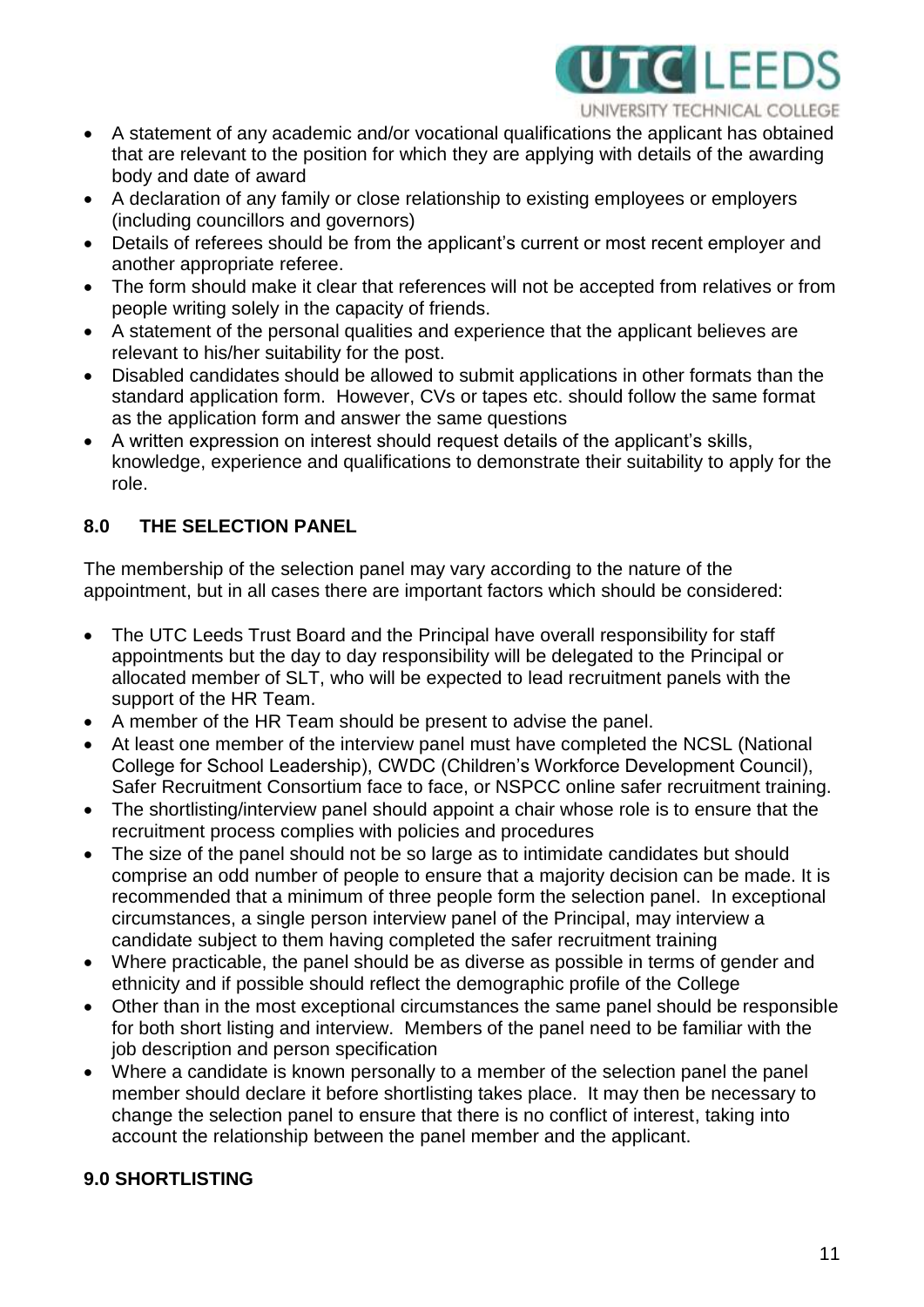

All applications should be scrutinised to ensure that they are fully and properly completed, that the information provided is consistent and does not contain any discrepancies and to identify any gaps in employment.

Incomplete application forms should not be accepted and should be returned to the applicant for completion with a clear timescale for re-submission.

In line with safer recruitment guidance, any anomalies or discrepancies or gaps in employment should be noted so that they can be discussed with the applicant if they are shortlisted. As well as reasons for obvious gaps in employment, the reasons for a history of repeated changes of employment, or a mid-career move from a permanent post to supply teaching or temporary work will also need to be stated. These points should be verified at interview.

# **9.1 Objectivity**

All candidates should be assessed equally against the criteria contained in the person specification without exception or variation. New criteria must not be introduced at this stage.

Care must be taken to avoid making negative assumptions, for example, about a woman's ability to work in the light of home circumstances. If she has submitted an application, it must be assumed that she has made adequate arrangements. If an applicant lacks work experience it cannot be assumed that they lack the relevant skills. Consideration should also be given to skills acquired in activities outside employment, which would be relevant to the post. To ensure objectivity in shortlisting, application forms will be provided by HR to those shortlisting with initials instead of full identifiable names.

## **9.2 Equal Opportunities**

In relation to the guidance on making reasonable adjustments for disabled candidates at interview / assessment outlined in 2.2 the following should be noted: If, for example, the workplace in question is not accessible for people with impaired mobility, funds may be available, through Access to Work, to adapt the workplace or provide any special equipment needed.

## **9.3 Recording the process**

It is important that clear records are kept as the panel may be required to justify their decision if challenged, or they may be required to give feedback to applicants at a later stage.

The panel needs to agree a consistent and systematic method of scoring the applications, for example, each application could be scored with numerical grades to weight the criteria outlined in the person specification.

Short listing notes should be retained to record where the applicants meet the requirements of the person specification. If an applicant does not satisfy the specification, then make a note as to why.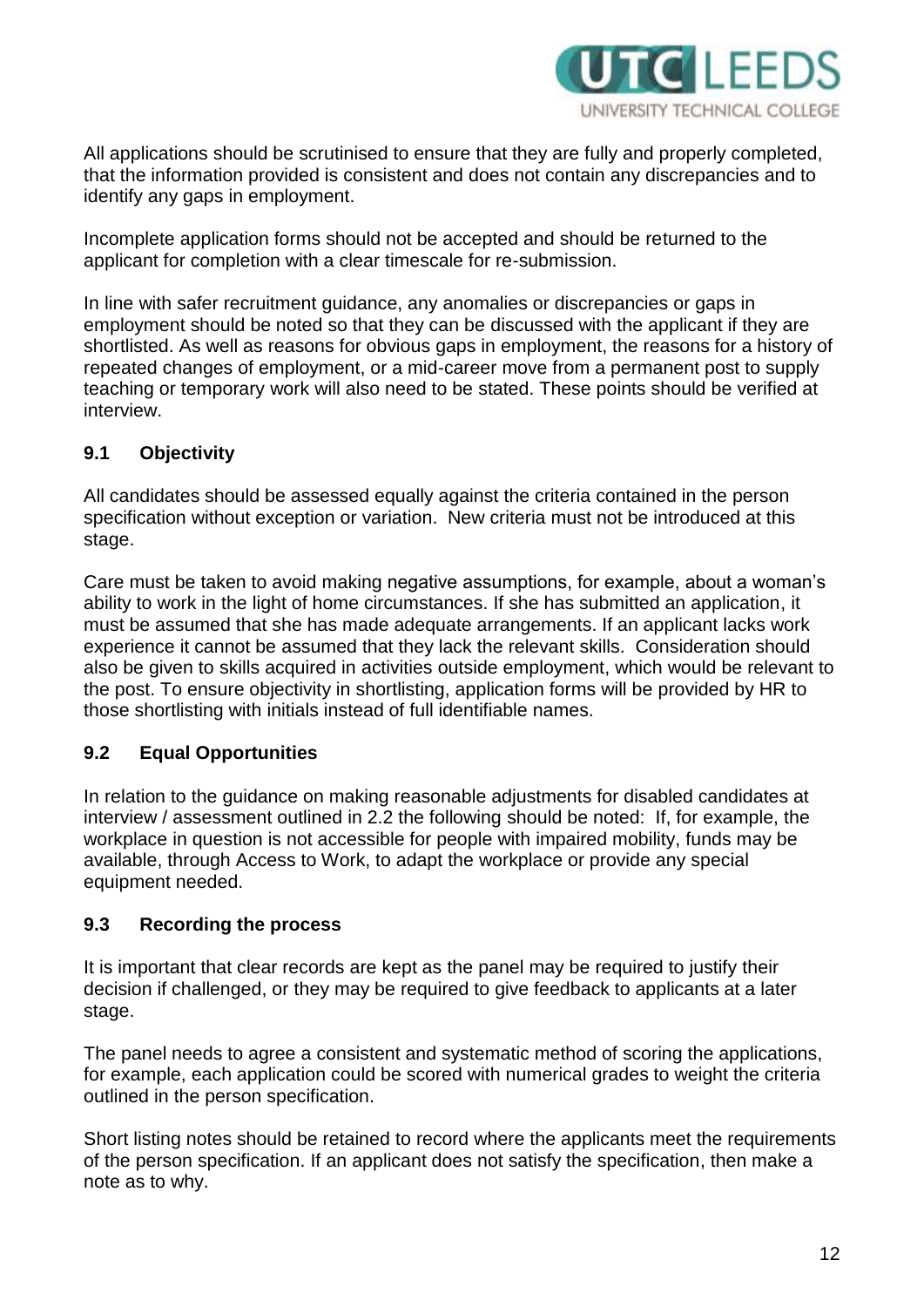

No matter how many applications are received, all application forms should be read and recorded.

#### **9.4 Filtering large numbers of applications**

To be eligible for interview an applicant must demonstrate that they meet all the essential criteria on the person specification, which can be assessed from the application form. If a large number of applicants meet all the essential criteria it may be necessary to look at the applications again to determine those that meet the desirable elements of the person specification. This should narrow the field. A fair and consistent method of scoring must to be followed to ensure the decision is clear and justifiable.

Where a large number of applicants meet all the essential and desirable criteria the panel may create a long list for the post. This may involve the use of pre-selection techniques, for example, a test, presentation or interview from which the field can be reduced further before creating the final shortlist for interviews. It is important, however, that any supplementary method used must be valid, reliable, quantifiable and non-discriminatory.

## **10.0 REFERENCES**

The purpose of seeking references is to obtain objective and factual information to support appointment decisions. They should always be sought for all external appointments and obtained directly from the referee using the standardised UTC Leeds reference form. Do not accept references or testimonials provided by the candidate, or on open references and testimonials, i.e. "To Whom It May Concern".

References must be sought on all short listed candidates and should be obtained where possible before interview so that any issues of concern they raise can be explored further with the referee and taken up with the candidate at interview

As outlined in paragraph 2.3, it is not permitted to ask about an individual's absence record or any health related questions prior to making an offer to a candidate. Therefore, you should ensure that there are no questions about absence or health in the reference request form and that no questions about absence health are asked at interview.

One reference must be from the applicant's current or most recent employer and normally two referees are sufficient. Where an applicant is not currently working with children but has done in the past it is important that a reference is also obtained from the employer by whom the person was most recently employed to work with children. References should not be accepted from relatives or friends. There may be exceptional circumstances where it is necessary to obtain a character reference for a candidate, this would only be acceptable as a second reference and if the referee knew the candidate in a professional capacity

In exceptional circumstances it might not be possible to obtain both references prior to interview, either because of delay on the part of the referee, or because a candidate objects to their current employer being approached at that stage.

In any case where a reference or references have not been obtained before interview, the College must ensure that two references have been received and scrutinised and any concerns are resolved satisfactorily, before the preferred candidate's appointment is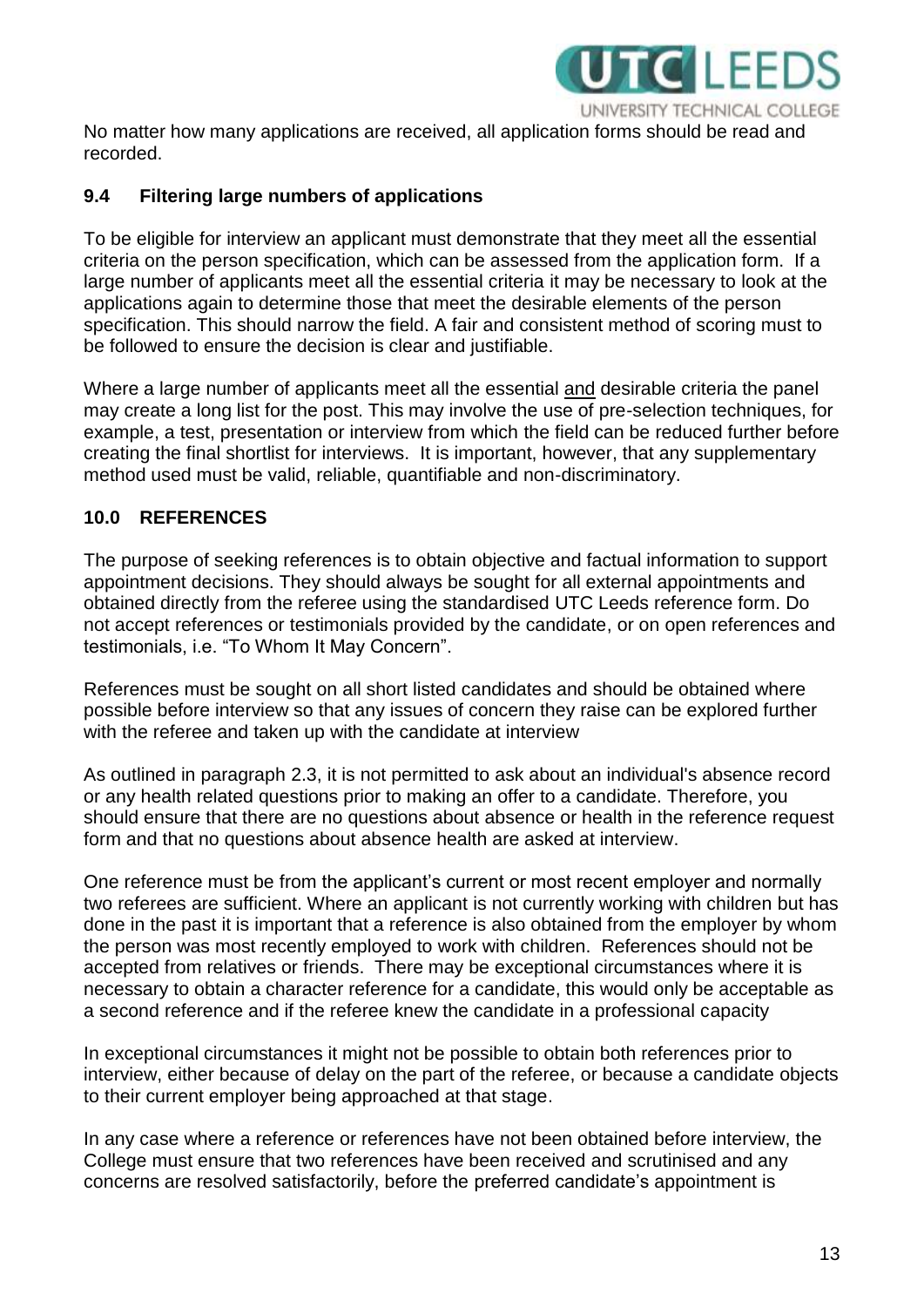

formally confirmed in writing and the contract issued. All appointments are made on a conditional basis.

## **11.0 INTERVIEW AND ASSESSMENT PROCESS**

#### **11.1 The Interview**

The interview should always assess the merits of each candidate against the job description and person specification and for those posts working with children and young people, an exploration of their suitability to work with children.

The selection process should always include a face to face interview even if there is only one candidate.

#### **11.2 Selection Assessments and Exercises**

Validated assessment activities can be valuable in making shortlisting and selection decisions by assessing attributes which an interview alone cannot easily measure, for example the delivery of a lesson or a computer software skills test.

If a supplementary assessment or a full assessment day is to be used as part of the recruitment process, it must be established that it is a valid way of measuring the skills and aptitude required for the job. Tests should not contain any bias which may discriminate against applicants. For example, asking an external candidate to analyse internal College data when there is an internal candidate within the process.

When administering assessments, special arrangements may be required for people with disabilities e.g. a reader for dyslexic candidates or large print and/or improved lighting for partially sighted candidates.

All recruitment activities will include a pre-prepared aspect, such as teaching a lesson or inviting candidates to bring a talking points portfolio.

If a candidate is not performing to the required standard, the panel may choose to withdraw them from the assessment process at an earlier stage. If this is a possibility this must be made clear to all candidates prior to their attendance. Where this is necessary a member of the panel must offer to give verbal feedback to the candidate.

## **11.3 Involving young people**

Children and young people can make a valuable contribution towards the assessment process. However, they should not be involved in the final decision making part of the process as they are not part of the recruitment panel.

It is essential that where children and young people are involved in any part of the process, that the principles of equality, fairness and transparency apply at all times. For example, particular care must be taken if the recruitment involves the teaching of a sample lesson or working with students on practical modes of learning. Each candidate must be subject to comparable experiences, which adhere to the principals outlined above, in order that objective assessments can be made.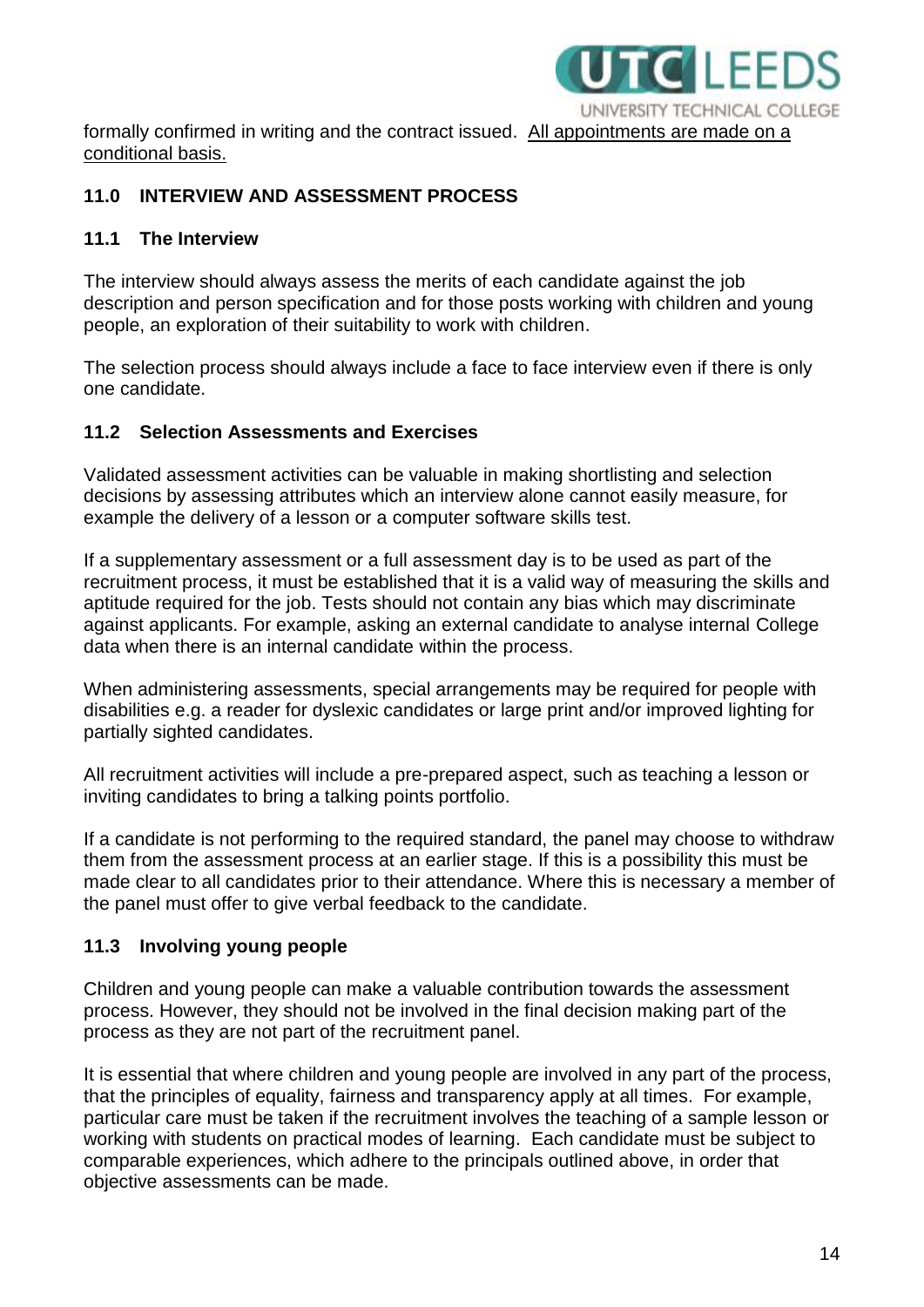

Where a student panel or pupil led tour of the College forms part of the assessment process, the children should be supported by a member of staff to ensure that the same rigour and objectivity is applied to these activities as with any other part of the process.

## **12.0 INTERVIEW PREPARATION**

#### **12.1 Inviting candidates to the assessment process**

When arranging interviews, it is recommended that five working days' notice is given to the candidates.

Dates and times arranged should be arranged with the rest of the interview panel and assessments and interview questions agreed. Timetables should be drawn up in advance and the times issued with the invite letter if possible.

Arrangements should also be made for the unexpected, i.e. replacements for the interview panel in the case of absence.

The interview letter must provide or request the following information:

- The interview date and time; venue, directions to the venue and information about assessments, (if applicable).
- That they must bring evidence of their eligibility to work in the UK by bringing appropriate documentation to the interview, such as a birth certificate, passport or relevant Home Office documentation.
- That they must bring documents confirming any educational and professional qualifications that are necessary or relevant for the post, e.g. the original or a certified copy of a certificate, or diploma, or a letter of confirmation from the awarding body.
- That a photocopy of all candidates' identification and certificates will be made on the day of interview and retained in the successful candidate's personnel file.
- That the successful candidate will be required to undertake an Enhanced Disclosure check by the Disclosure and Barring Service e and other statutory employment checks in line with the requirements of the role.

## **12.2 Disabled Candidates**

Disabled candidates who are shortlisted should be asked to contact the College to discuss any adjustments they will need in order to be able to attend the selection process. This could involve providing assistance to those with hearing, sight or mobility difficulties or allowing them to bring a friend or colleague. Leeds Sign Language Interpretation Service can provide sign interpreters and lip speakers on request.

Disabled candidates should also be given information about such matters as physical access to the premises and parking facilities.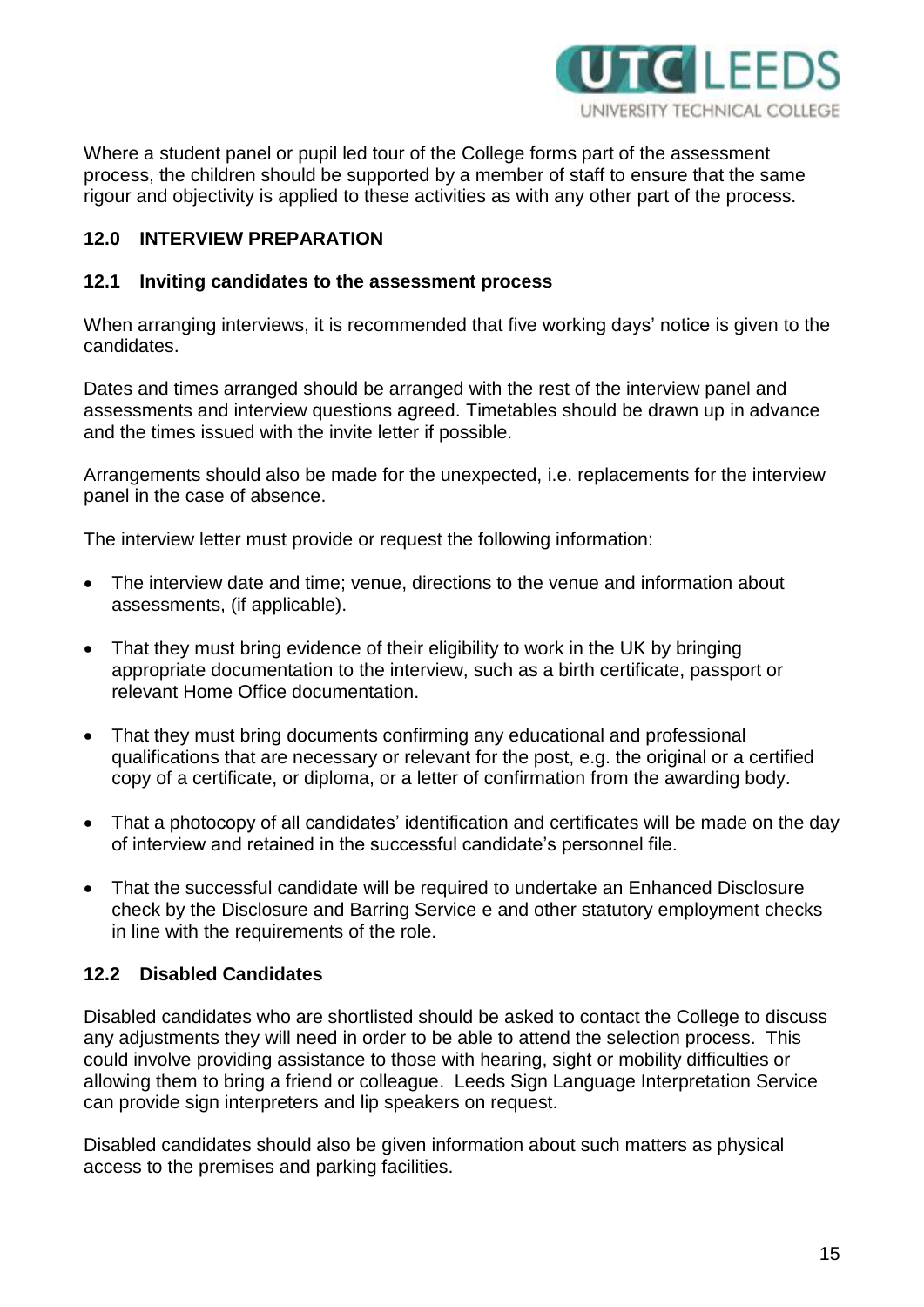

## **13.0 INTERVIEWING**

#### **13.1 Scope of the Interview**

In addition to assessing and evaluating the candidate's suitability for the post, the interview panel should also explore:

- The candidate's attitude toward children and young people
- Their ability to support the UTC Leeds's safeguarding agenda for promoting the welfare of children
- Gaps in the candidate's employment history
- Concerns or discrepancies arising from the information provided by the candidate and/or a referee
- Whether the candidate wishes to declare anything in light of the requirement for an Enhanced DBS check.

If a disclosure is made the panel should seek advice from the HR Team.

#### **13.2 Conducting the interview**

The chair of the panel is responsible for ensuring that the interview is conducted in a fair and appropriate manner. In order that all candidates are treated consistently and fairly, questions should be structured and based on the job description and person specification.

Candidates should be treated consistently, and given a reasonable amount of time to answer questions.

In no circumstances should questions be asked relating to a candidate's age, disability, gender reassignment, marriage and civil partnership, pregnancy or maternity, race, religion or belief, sex or sexual orientation.

Fluency in the English language should not be used as a selection criterion unless it is a genuine requirement of the job. For example, the requirements in this respect for a Teacher of English will be different to the requirements for a Cleaning Assistant.

The Immigration Act 2016 – English Speaking in the Public Sector (Sections 77-84) now requires that all public sector workers in customer-facing roles (including teaching) can speak fluent English. Many support staff are required to communicate with pupils to support their learning and this would be viewed as operating in a customer-facing role. It is also essential that such staff have the ability to understand their duties and responsibilities in relation to safeguarding and child protection procedures. Care should be taken not to discriminate against candidates and advice should be taken from the HR Team as necessary. Further information can be found at the following website [https://www.gov.uk/government/uploads/system/uploads/attachment\\_data/file/537254/Immi](https://www.gov.uk/government/uploads/system/uploads/attachment_data/file/537254/Immigration_Act__-_Part_7_-_English_Language_Requirement.pdf) gration Act - Part 7 - English Language Requirement.pdf

It is the responsibility of the chair of the interview panel to ensure all questions are fair and lawful.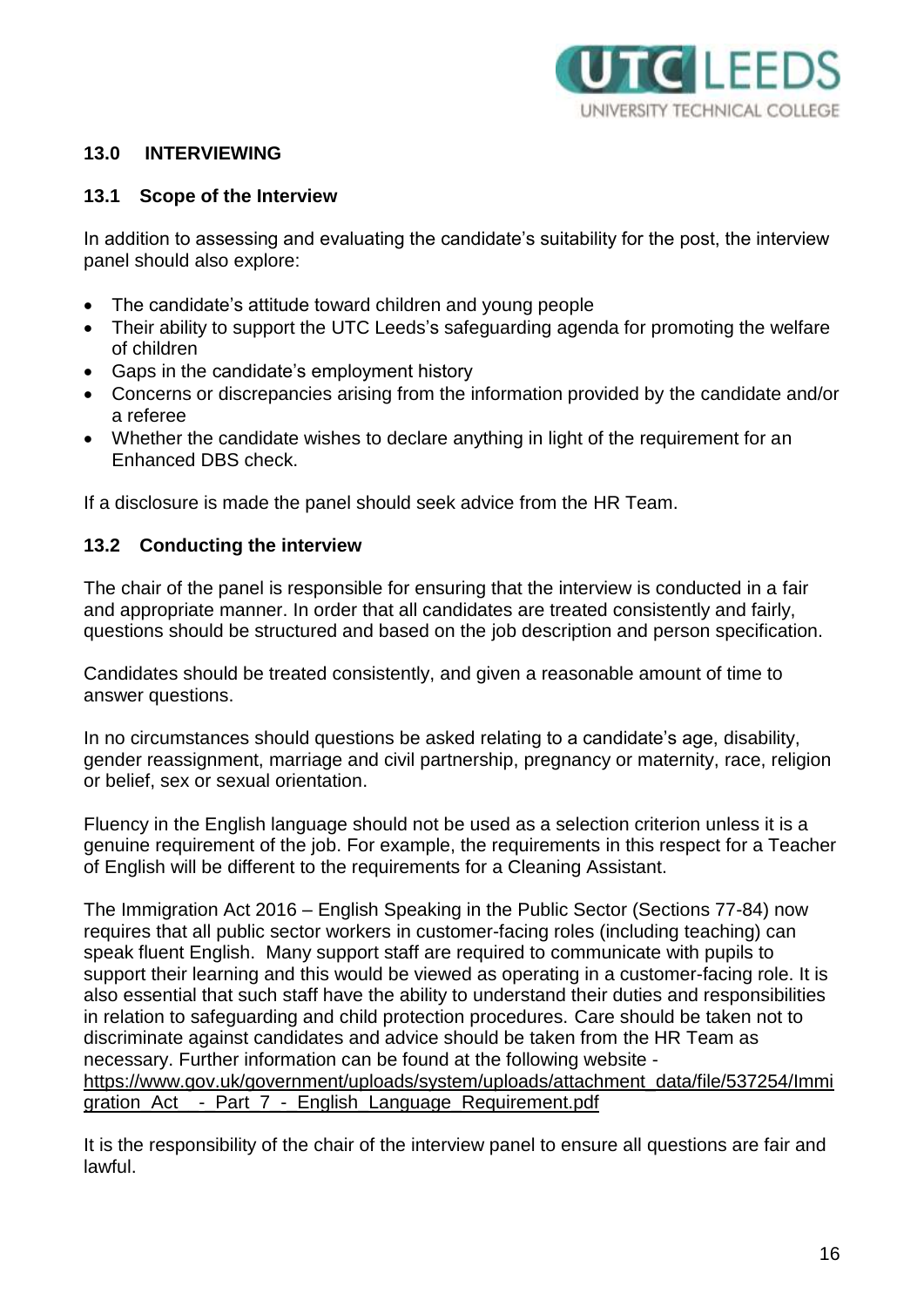

## **13.3 Recording the outcome**

The chair of the panel is responsible for ensuring the completion of a joint interview notes for each candidate. A method of scoring should be agreed prior to the start of the interview and panel members asked to record notes to support their scores for the candidate's responses. The chair should decide a method for agreeing a joint score for each candidate.

It is important that a copy of the joint interview notes, along with any other assessment records is retained in case any candidate asks to see written records of the selection process and decisions made. The Principal, chair of the panel or other suitable person should also refer to the records when providing feedback to candidates on their performance and so should retain the records until the feedback is complete.

#### **14.0 THE SELECTION DECISION**

The chair of the panel should ensure that no irrelevant information is introduced at this stage and that all decisions are based on how well the candidates meet the person specification.

#### **14.1 Disabled Candidates**

Disabled candidates should be measured against the person specification in the same way as other candidates, taking into account any reasonable adjustments.

#### **14.2 Job Share Candidates**

If a person applies for a full time position and requests part time hours, consideration may be given to accommodating part time hours as should the possibility of recruiting another person to fulfil the remaining hours on a job share basis in line with the needs of the **College** 

#### **15.0 OFFER OF APPOINTMENT**

#### **15.1 Conditional Offer of Employment – Pre appointment checks**

A verbal offer to the successful candidate should be followed up in writing with a conditional offer letter and should include the agreed start date and salary information.

All offers are subject to satisfactory pre-employment checks. It is the responsibility of the HR Team to ensure that the following checks are undertaken:

- Verification of the candidate's identity using photographic ID and proof of address
- Verification of eligibility to work in the UK
- Overseas check (where appropriate)
- Verification of the candidate's mental and physical fitness to carry out their role (preemployment health questionnaire)
- The receipt of at least two satisfactory references (see 10.0)
- Verification of qualifications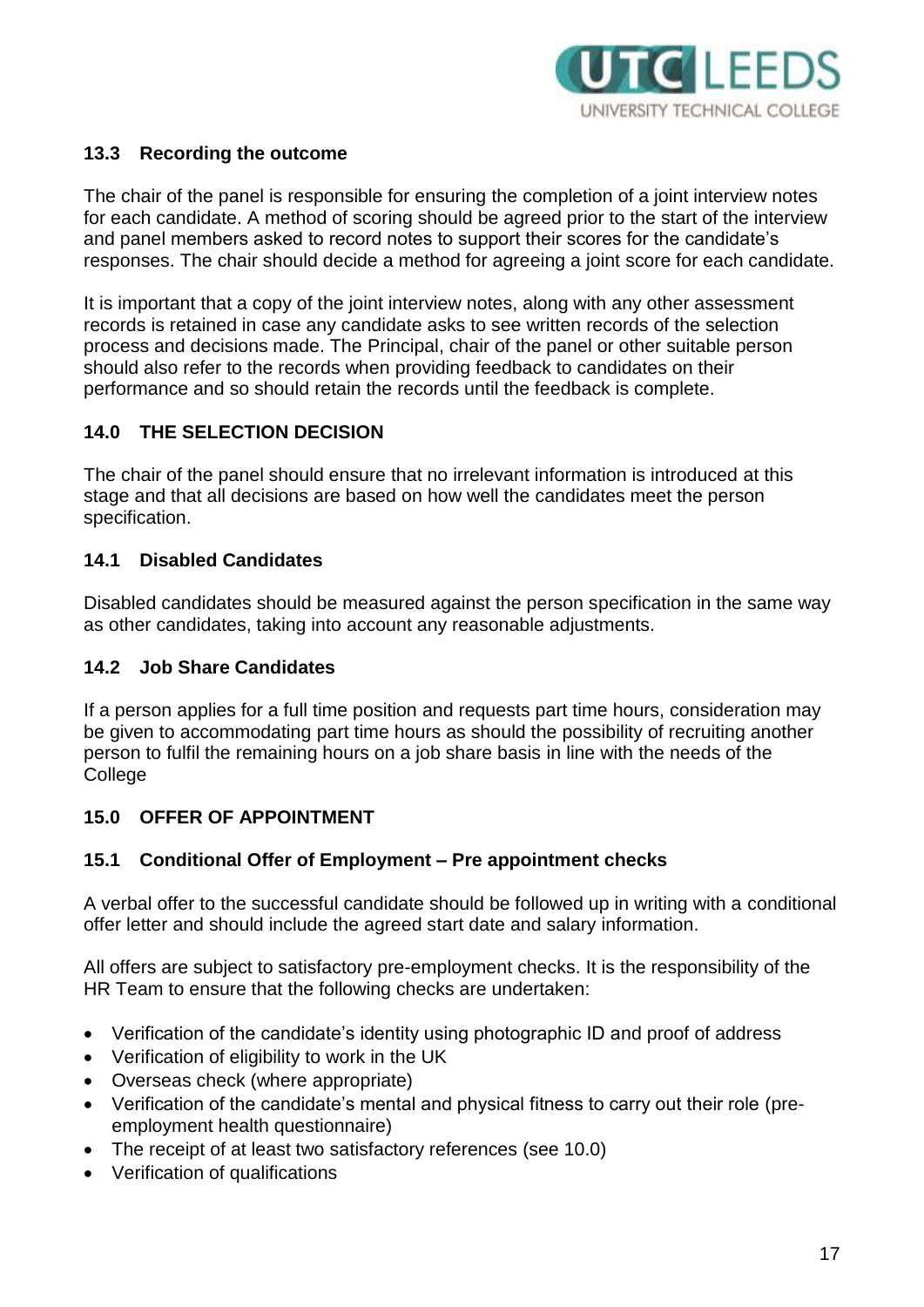

- Verification of professional status where required e.g. QTS status (unless properly exempted), NPQH
- A check of the DfE Barred List
- Obtaining an Enhanced DBS check, verified by the College
- A Disqualification by Association check
- A check using the Employer Access Online Service or Teacher Pension Online website to see if a prohibition order issued by the Secretary of State for Education exists against the individual or not
- For teaching posts- verification of successful completion of statutory induction period (applies to those who obtained QTS after 7 May 1999)
- For roles where budgetary responsibility is held a Section 128 check will be undertaken A European Economic Area (EAA) check

## **15.2 Disabled Candidates**

When a job offer is made to a disabled candidate, reasonable adjustments in line with the Equality Act should be made in relation to acquiring equipment, making adaptations, arranging support or adjusting working practices. It is good practice to invite disabled persons to visit the workplace to discuss their requirements as soon as they have accepted a job offer.

#### **15.3 Informing the Unsuccessful Candidates**

Unsuccessful candidates should be informed either by phone or in writing. On no account should this message be left with partners, colleagues or friends. Not only is this unprofessional practice but it also contravenes data protection regulations.

Feedback should be offered to all candidates and provided promptly if requested. It is best practice to give constructive feedback and can make a significant difference to candidates' opinion about the organisation, especially where their application has been unsuccessful.

Feedback can be given in either verbal or written form and should include an overview of the results of tests and exercises as well as from the interview. The feedback should be accurate and factual and the message should be delivered in a supportive manner. Raw scores should not be given; instead the person providing feedback should provide a balance between those areas where the candidate did well or showed strength, and areas of development, where the candidate needs to improve in the future.

## **16.0 INDUCTION**

There should be an induction programme for all newly appointed staff and volunteers regardless of previous experience.

The content and nature of the induction process will vary according to the role and previous experience of the new member of staff or volunteer. A structured induction programme will give employees the opportunity to meet colleagues, attend meetings, meet staff from affiliated academies or organisations and familiarise themselves with computer systems and College protocols.